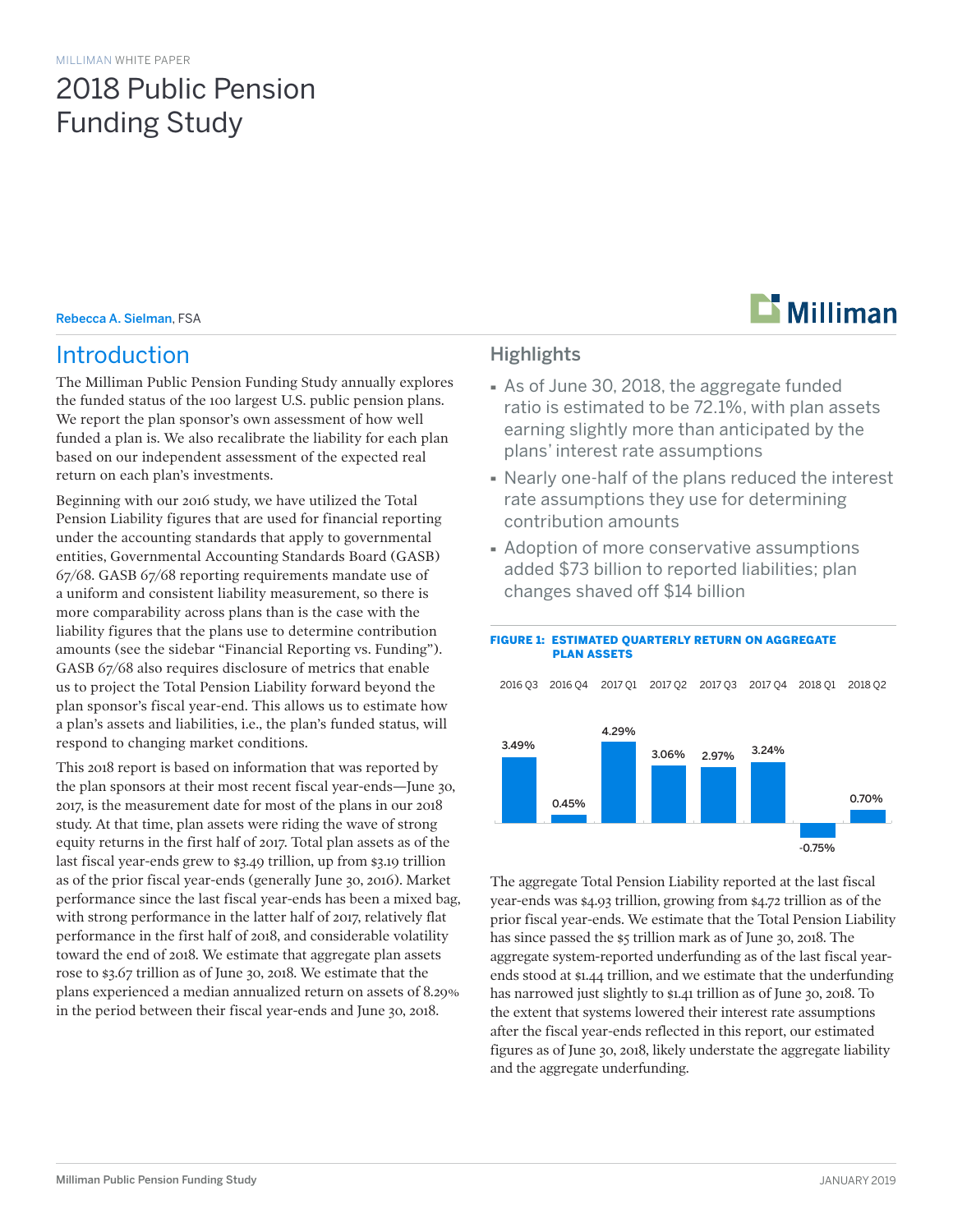#### FIGURE 2: AGGREGATE SYSTEM-REPORTED FUNDED STATUS (\$ TRILLIONS)



Note: The plan liability amounts from the 2014 and 2015 studies are the accrued liability used for funding purposes; the 2016 through 2018 studies report the GASB 67/68 Total Pension Liability.

Due in large part to the strong equity market performance of early 2017, the aggregate system-reported funded ratio improved to 70.8% as of the most recent fiscal year-ends, and we estimate that it continued this trajectory to settle at 72.1% as of June 30, 2018 (see Figure 3). Look for our funded ratio updates on a quarterly basis. Note that some plan sponsors have recently announced reductions in their discount rates, which will depress funded ratios.



Overall, the 100 plans reported benefit payouts totaling \$263 billion in their most recent fiscal years; we project that number will grow to \$284 billion in July 2018 to June 2019. Reported contributions totaled \$168 billion, with \$121 billion and \$47 billion provided by employers and members, respectively. Figure 5 summarizes the changes in asset balances reported by the plans in their most recent fiscal years. We project that combined contributions from employers and members will grow to \$181 billion in July 2018 to June 2019. With the inclusion of projected administrative expenses of \$3 billion, we project a net cash outflow from the plans of \$105 billion from July 2018 to June 2019. This cash outflow will be offset (or widened) by investment gains (or losses) on plan assets.



#### FIGURE 4: SYSTEM-REPORTED FUNDED RATIO AT MOST RECENT FISCAL YEAR-ENDS

#### FIGURE 5: REPORTED CHANGES IN ASSETS, MOST RECENT FISCAL YEAR (\$ BILLIONS)



Figure 6 summarizes the changes in Total Pension Liability reported by the plans in their most recent fiscal years. In general, a plan's liability is increased by service cost and interest, and reduced by benefit payments. Changes in assumptions or plan provisions can increase or decrease a plan's liability, depending on the nature of the change. See our analysis of service cost on page 3.

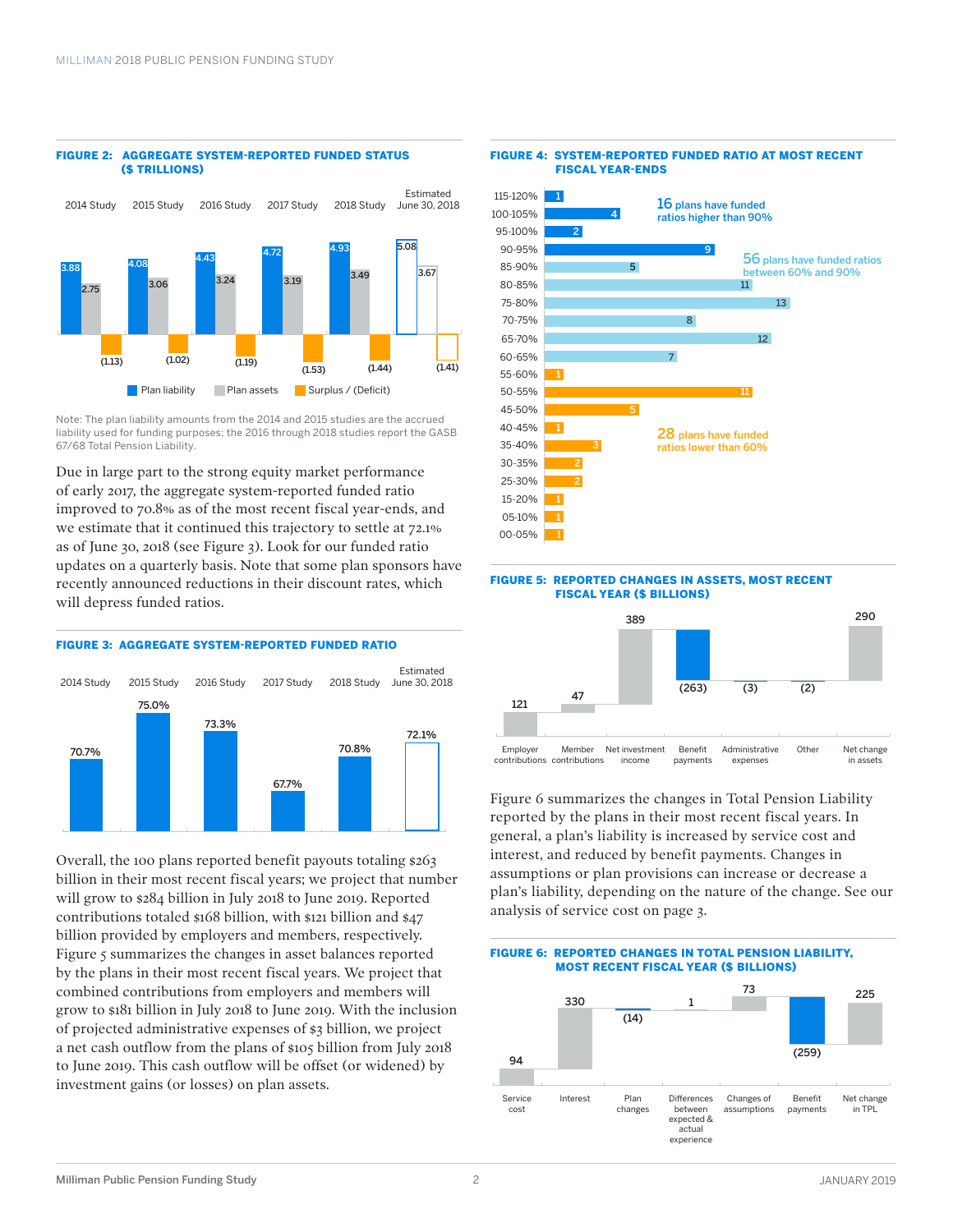### Liabilities

The plans reported aggregate Total Pension Liability of \$4.93 trillion for the more than 26 million members covered by the plans in the study. The weighted average liability per member is \$190,000. The number of active members has held steady for the past six years, while the number of retired and inactive members has continued to increase.



The 100 public plans individually range in size of accrued liability from \$9 billion to \$417 billion. Collectively, the 10 largest plans (ranked by liability) cover 35% of the total members, hold 39% of the aggregate assets, and have 37% of the aggregate liability.



Funded ratio does not vary much by the size of the plan, although it is interesting to note that the 10 smallest plans have a significantly higher aggregate funded ratio than any other decile.

### Cost of benefits being earned each year

Service cost is the portion of the actuarial present value of projected benefit payments that is attributable to a given year. In other words, it is the cost to the plan to provide the benefits that active members earn by working one more

year. The plans report the service cost in their GASB 67/68 disclosures as a component of the change in the Total Pension Liability from one reporting date to the next.

In order to determine the relative value of the pension benefits the plans provide annually to their active members, we started with each plan's reported service cost. We then subtracted out the portion of that cost that is paid for with contributions from the active members during the year. And we then divided by each plan's total payroll so that we could adjust for the relative size of the plan. The resulting metric is termed the net employer-paid service cost as a percentage of payroll. It represents the relative richness of the pension benefits that are being paid for by the plan sponsors.

Overall, nearly seven out of 10 plans provide an estimated employer-paid pension benefit in the range of 0% to 10% of payroll; the most common levels of employer-paid pension benefits are 0% to 5% (42 plans) and 5% to 10% (27 plans). There are three plans with negative net service costs, which means that contributions from these plans' active members more than cover the annual cost of their own annual pension accruals. On the flip side, there are 13 plans with a net cost of more than 15% of payroll, indicating relatively costly benefits.





There is very little correlation between the richness of the benefits provided and the funded status of the plan; that is, plans with generous benefits are neither better funded nor more poorly funded than plans with modest benefits.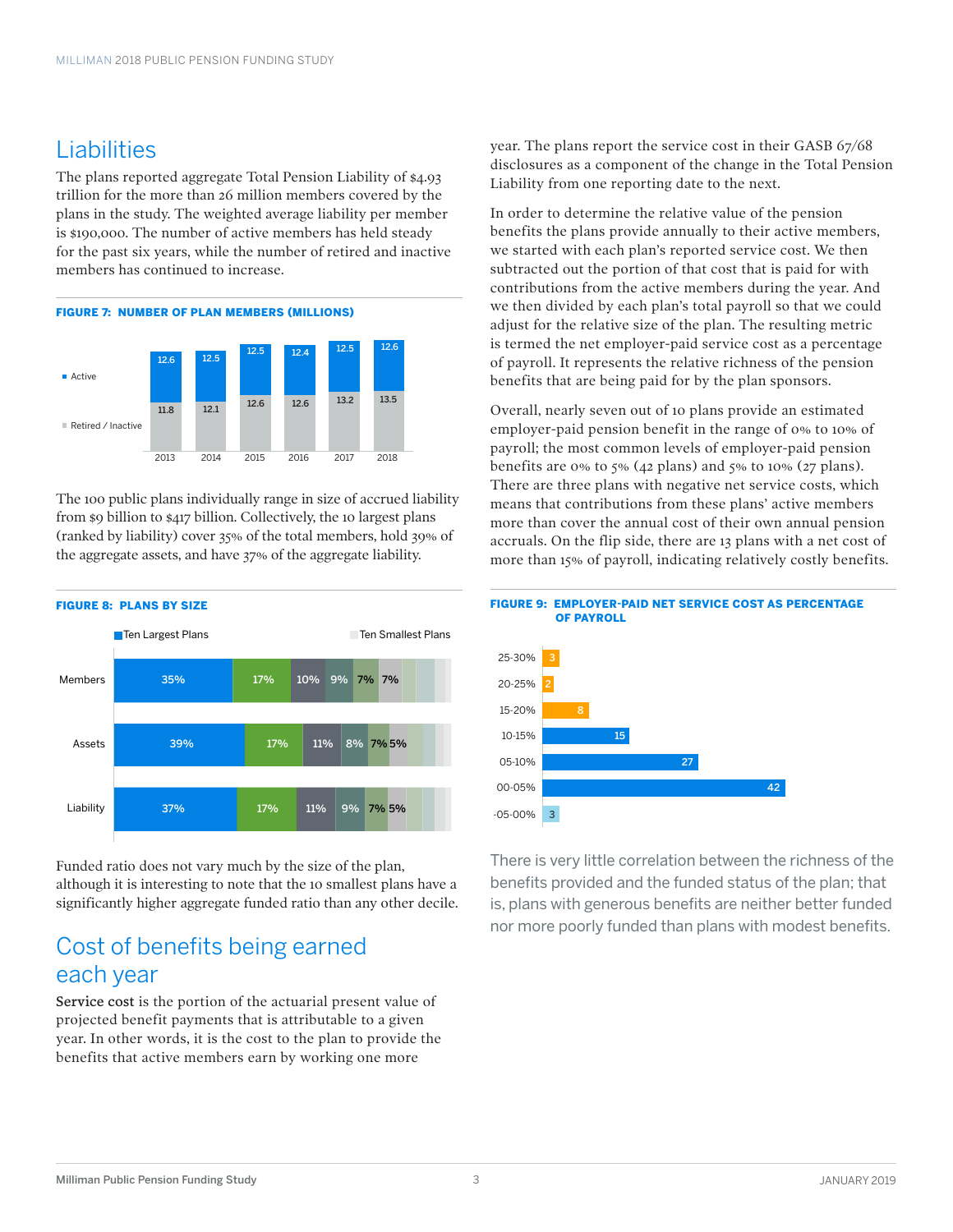### Assets

The plans included in this study are invested in a mix of asset classes with different risk/return characteristics, as illustrated in Figure 10.

Over the past six years there has been very little change in the overall asset allocation of these plans (see Figure 11). While some plans have modified their asset allocation policies over the past five years, in aggregate there has not been a material move toward riskier investments.

We found little correlation between plans' asset allocations or reported discount rates and whether the plans are well funded or poorly funded (as measured by their funded ratios).



Note: The expected return and risk/volatility metrics are based on Milliman's December 31, 2017, capital market assumptions.





The market's consensus views on long-term future investment returns have been declining since the turn of the millennium. Figure 12 illustrates this trend by showing the expected longterm future return for a hypothetical asset allocation, based on Milliman's capital market assumptions for each year since 2000. Over this period, the median expected investment return for the illustrated hypothetical asset allocation fell from 8.29% in 2000 to 5.77% in 2017. Where interest rate assumptions of 8.00% were once the norm, 80 of the plans in the study now have assumptions of 7.50% or below (compared to 66 in the 2017 study). Forty-five of the plans lowered their assumption from the 2017 study to the 2018 study; 84 of the plans have lowered their assumption at least once since our inaugural 2012 study.

The terms "interest rate" and "discount rate" are often used interchangeably; both represent the rate used to translate future expected benefit payments into current liabilities. For this study, we use the term "interest rate" to indicate the assumption the plan sponsor has chosen to determine contribution amounts, and we use the term "discount rate" to indicate the



#### FIGURE 12: EXPECTED RETURN FOR A HYPOTHETICAL ASSET ALLOCATION BASED ON MILLIMAN'S CAPITAL MARKET ASSUMPTIONS

Note: This hypothetical asset allocation consists of 35% broad U.S. equities, 15% developed foreign equities, 25% core fixed income, 5% high-yield bonds, 10% mortgages, 5% real estate, and 5% short-term investments; inflation assumption is fixed at 2.5% for all years.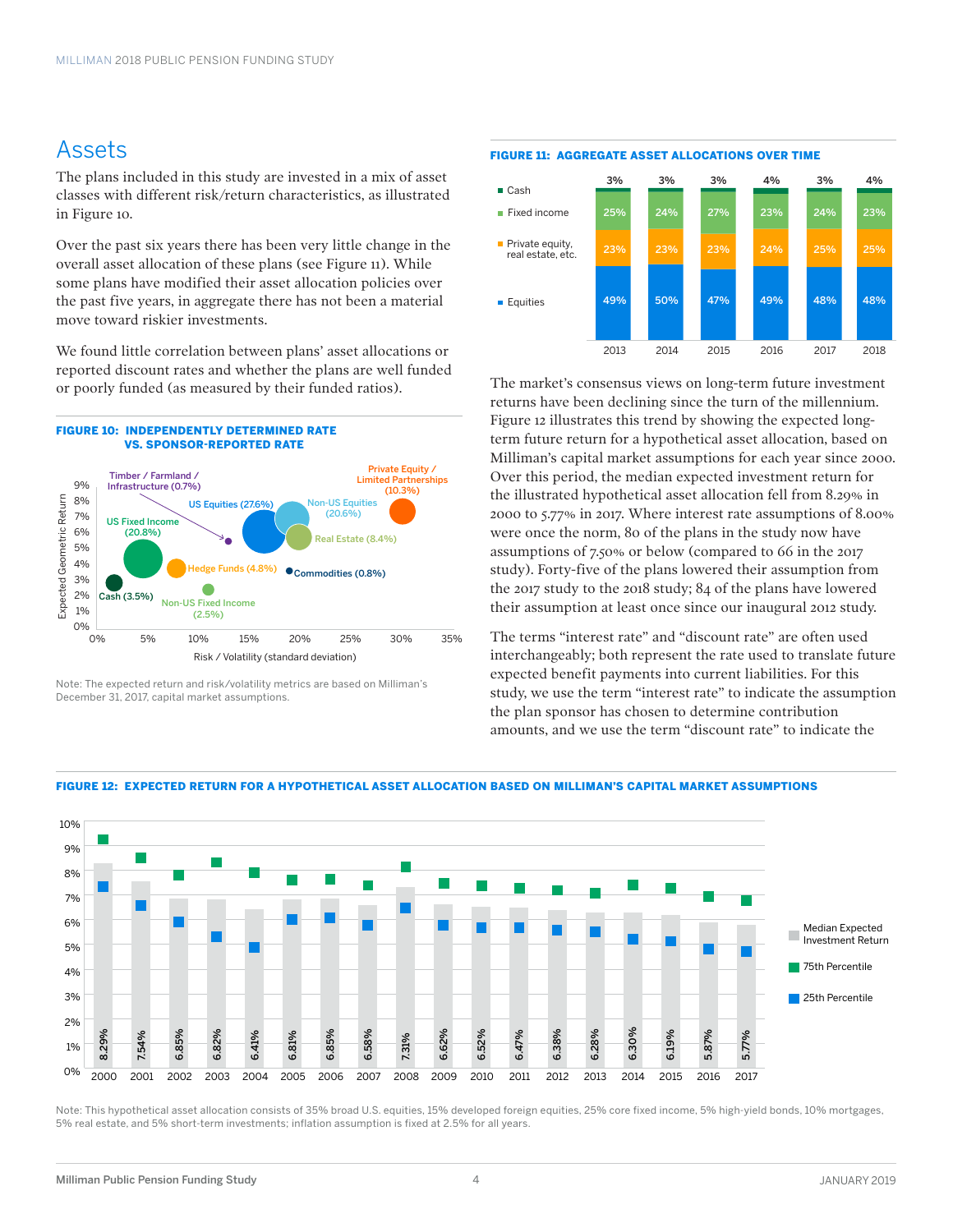rate that is used to measure liabilities for GASB 67/68 financial reporting purposes. Interest rates have continued to move lower each year, with a median of 7.25% and ranges from 5.00% to 8.10% (see Figure 13). For most of the plans in this study, the funding interest rate and the financial reporting discount rate are the same. However, GASB 67/68 requires that the discount rate be adjusted downward in situations where the current contribution policy is projected (using the GASB-mandated testing methodology) to result in a plan running out of plan assets at some future date. Such a downward adjustment currently occurs for 11 of the plans in the study.

#### FIGURE 13: SPONSOR-REPORTED FUNDING INTEREST RATE



### Recalibrating the Total Pension Liability

Using each plan's specific asset allocation, we determined the 50th percentile 30-year geometric average annual real rate of return based on Milliman's December 31, 2017, capital market assumptions. We then applied each plan's reported inflation assumption to arrive at our independently determined investment return assumption for that plan. The median of the resulting independently determined investment return assumptions is 6.42%, which is 83 basis points lower than the 7.25% median discount rate used by the plans. All but five of the plans have a lower independently determined rate than the discount rate the plan uses for financial reporting.

Plan sponsors periodically reassess their interest rate assumptions to ensure that they reflect updated market expectations about future investment returns. The frequency of reassessment varies by system, with some systems reassessing annually while others use a two- to five-year review cycle. Because market expectations have been falling continuously since 2000, there has been a persistent lag between the plan sponsor's interest rates and Milliman's independently recalibrated interest rates. While almost half of the plans in the study did lower their interest rate assumptions since the previous study, the gap between the sponsor-reported rates and our recalibrated figures has widened. This indicates that it is likely that coming years will see yet more reductions in interest rates.

We used each plan's independently determined investment return assumption to recalibrate the plan's Total Pension Liability. In aggregate, these plans have a recalibrated Total Pension Liability of \$5.30 trillion, compared with a sponsor-reported Total Pension Liability of \$4.93 trillion. This year's study found that the gap between the recalibrated accrued liability and the sponsorreported accrued liability continues to widen.

### Financial reporting versus funding

The Governmental Accounting Standards Board (GASB) sets the accounting standards for public entities. Statements Nos. 67 and 68, which became effective in 2014 and 2015, have significantly changed the financial reporting requirements for U.S. public pension plans. Among other changes, these standards require all plans to report a standardized measure of actuarial liability, referred to as the Total Pension Liability. The Total Pension Liability must be calculated using a uniform actuarial cost method (the individual entry age cost method) rather than the actuarial cost method the plan uses to determine contribution amounts, and it must be calculated using a discount rate that under certain circumstances may be lower than the investment return assumption used for funding purposes. Additionally, each plan is required to disclose how sensitive its Total Pension Liability is to changes in the discount rate. For some plans a different liability measurement is used as part of the process of determining amounts that should be contributed to fund the plan.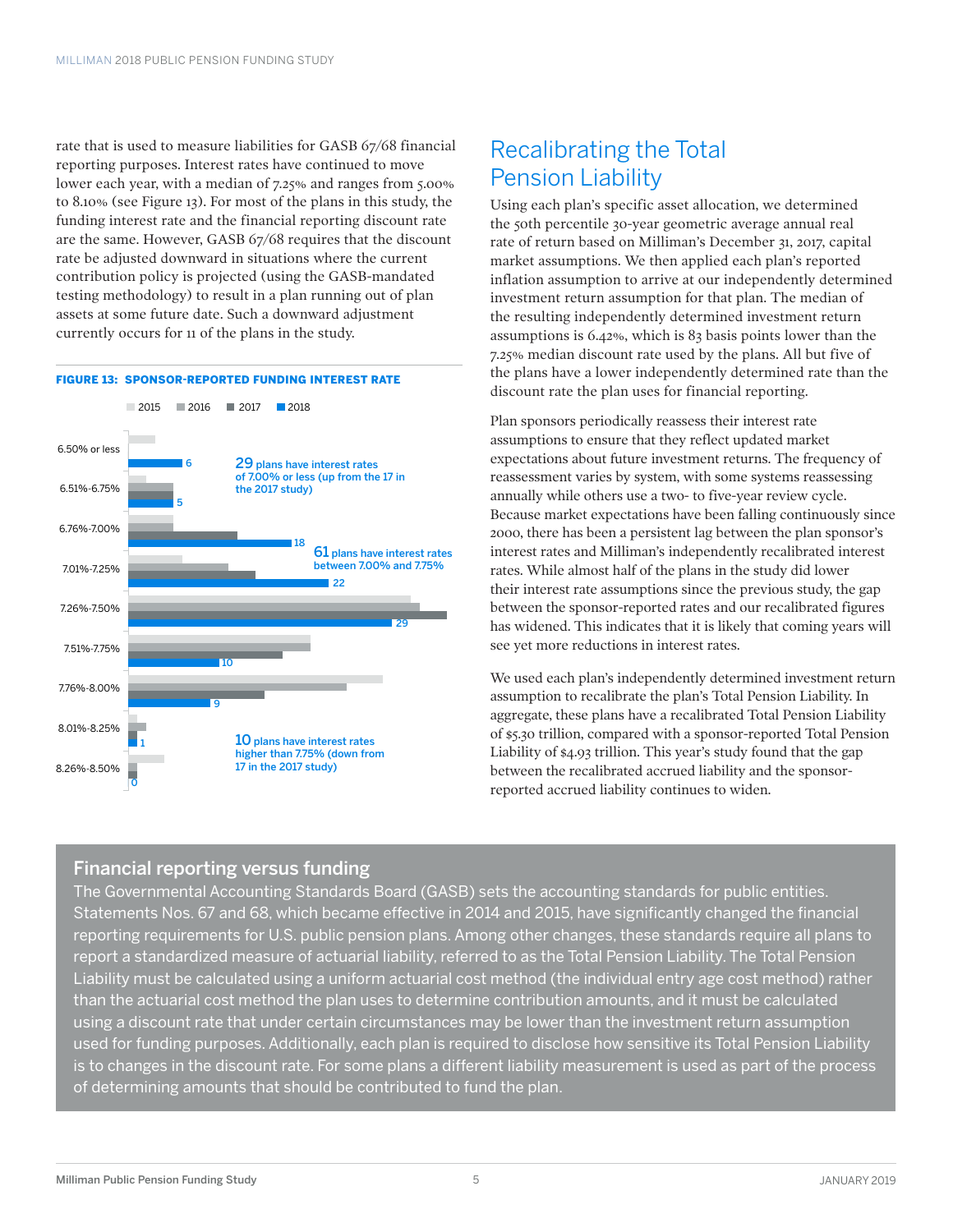

#### FIGURE 15: AGGREGATE RECALIBRATION RESULTS (\$ TRILLIONS)



As shown in Figure 16, this widening gap in liability mirrors a corresponding widening between the median discount rate reported by the plans in the study and our median independently determined investment return assumption based on Milliman's market outlook expectations.

#### FIGURE 16: REPORTED VS. INDEPENDENTLY DETERMINED RATES



The widening gap suggests that plans should continue to monitor emerging market return expectations and adjust their assumptions as needed, to ensure that liabilities are calculated using assumptions that are based on best-estimate expectations from investment professionals.

### Sensitivity analysis

A relatively small change in the discount rate can have a significant impact on the Total Pension Liability. How big that impact is depends on the makeup of the plan's membership: a less "mature" plan with more active members than retirees typically has a higher sensitivity to interest rate changes than a more mature plan with a bigger retiree population. Other factors, such as automatic cost of living features, also come into play in determining a plan's sensitivity. Using a discount rate that is 100 basis points higher or lower than the independently determined investment return assumption moves the aggregate recalibrated Total Pension Liability by anywhere from 8% to 15% (see Figure 17).



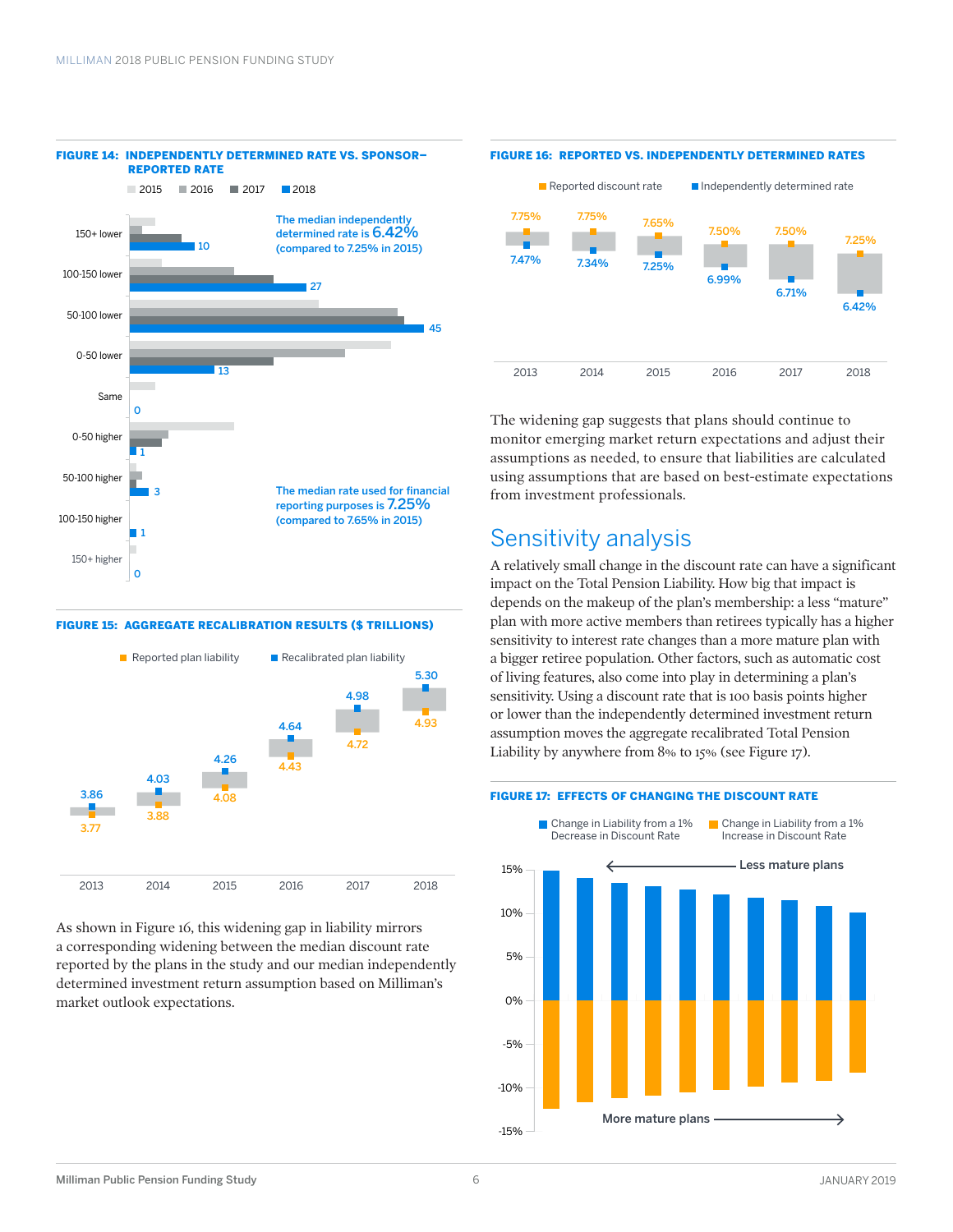### Asset volatility ratio

The asset volatility ratio is a metric that helps plan sponsors anticipate the impact of investment volatility on actuarially determined contribution rates. The asset volatility ratio is the ratio of plan assets to the payroll for active members covered by the plan. A lower ratio means that plan assets are relatively small compared with payroll; this implies that a single-year deviation in asset performance may not move the contribution rate much. A higher ratio, on the other hand, signals that a similar single-year deviation in asset performance could translate into a significant shift in the actuarially determined contribution rate. It is unsurprising that, as pension plans have accumulated assets and their member populations have matured over the past several decades, asset volatility ratios have risen. These higher ratios mean that actuarially determined contribution rates are now more sensitive than they once were to investment volatility, despite the use of asset-smoothing methods to help mitigate the impact of market movements.

The median asset volatility ratio for the plans included in this study is 4.8, up slightly from 4.5 in the Milliman 2017 Public Pension Funding Study (see Figure 18). Thirty-nine of the plans have an asset volatility ratio of 5.5 or higher, indicating that their actuarially determined contributions will be more volatile in reaction to future market swings. Four years ago, just 24 of the plans exceeded the 5.5 mark, suggesting that for a significant number of plans the actuarially determined contribution levels are becoming more and more sensitive to market swings.

#### FIGURE 18: ASSET VOLATILITY RATIO



### Methodology

This study is based on the most recently available Comprehensive Annual Financial Reports for the 100 largest public pension systems, which reflect measurement dates ranging from June 30, 2015, to December 31, 2017; 91 are from June 30, 2017, or later. For the purposes of this study, the reported asset allocation of each of the plans has been analyzed to determine an independent measure of the expected long-term median real rate of return on plan assets. The sponsor-reported Total Pension Liability for each plan has then been recalibrated to reflect this independently determined investment return assumption. This study therefore adjusts for differences between each plan's reported discount rate and an independently calibrated current market assessment of the expected real return based on actual asset allocations. This study is not intended to price the plans' liabilities for purposes of determining contribution amounts or near-term plan settlement purposes nor to analyze the funding of individual plans.

### Public Pension Mortality

The Society of Actuaries (SOA) periodically publishes mortality tables for use in valuing pension liabilities. In August 2018, the SOA issued an exposure draft of mortality tables that are based on experience exclusively from public pension plans. We expect that public plans and their actuaries are reviewing these tables and evaluating whether to eventually adopt these tables.

To the extent that use of a new mortality table projects longer life spans, accrued liabilities will increase and funded ratios will decrease.

### Acknowledgements

Principal author: Rebecca A. Sielman, FSA

Principal researchers: Rick Gordon, FSA; Tim Nugent, FSA; Jeff Bradley, FSA; Rebecca Ross, EA; Alexander Ignatenko; Eamon Dick, ASA; Allison Collier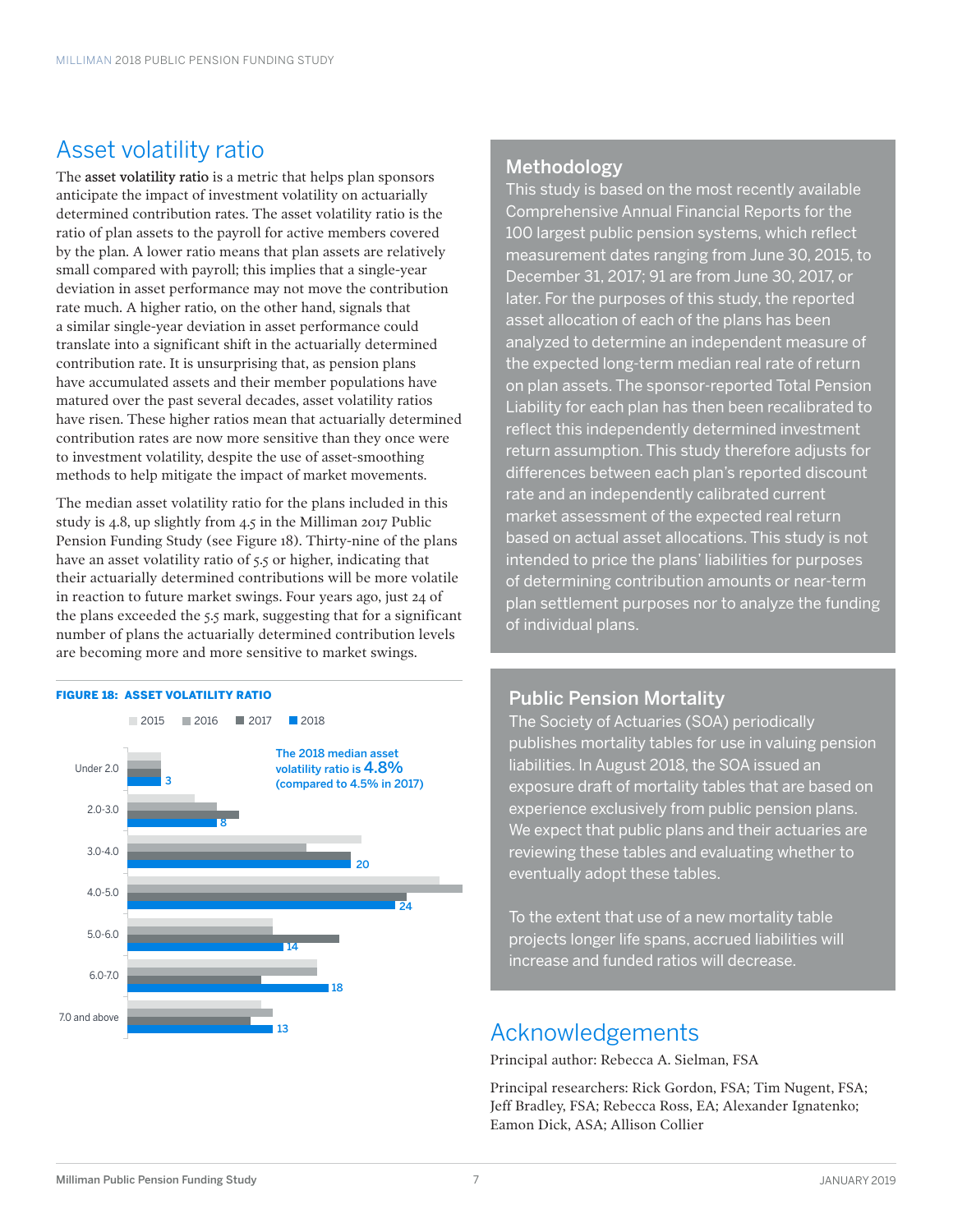### Appendix

### **SPONSOR-REPORTED DATA**

| <b>Plan Name</b>                                               | Measurement<br>Date | GASB <sub>68</sub><br><b>Discount</b><br>Rate | Total<br>Pension<br>Liability<br>(\$ millions) | Fiduciary<br>Net<br>Position<br>(\$ millions) | <b>Net Pension</b><br>Liability<br>(\$ millions) | <b>Funded</b><br>Ratio | Count of<br>Active<br><b>Members</b> | Count of<br>Inactive /<br>Retired<br><b>Members</b> |
|----------------------------------------------------------------|---------------------|-----------------------------------------------|------------------------------------------------|-----------------------------------------------|--------------------------------------------------|------------------------|--------------------------------------|-----------------------------------------------------|
| Alabama Employees' Retirement System                           | 09/30/17            | 7.75%                                         | 17,391                                         | 12,122                                        | 5,268                                            | 69.7%                  | 84,814                               | 78,376                                              |
| Alabama Teachers' Retirement System                            | 09/30/17            | 7.75%                                         | 34,480                                         | 24,651                                        | 9,828                                            | 71.5%                  | 136,731                              | 108,344                                             |
| Alaska Public Employees' Retirement System                     | 06/30/17            | 8.00%                                         | 14,113                                         | 8,943                                         | 5,169                                            | 63.4%                  | 14,956                               | 40,109                                              |
| Arizona Public Safety Personnel<br><b>Retirement System</b>    | 06/30/17            |                                               |                                                |                                               |                                                  |                        |                                      |                                                     |
| Arizona State Retirement System                                | 06/30/17            | 8.00%                                         | 51,781                                         | 36,203                                        | 15,578                                           | 69.9%                  | 209,527                              | 376,779                                             |
| Arkansas Public Employees<br><b>Retirement System</b>          | 06/30/17            | 7.15%                                         | 10,613                                         | 8,029                                         | 2,584                                            | 75.7%                  | 46,094                               | 51,133                                              |
| Arkansas Teacher's Retirement System                           | 06/30/17            | 7.50%                                         | 20,489                                         | 16,285                                        | 4,204                                            | 79.5%                  | 72,148                               | 57,493                                              |
| California Public Employees'<br>Retirement System              | 06/30/17            |                                               |                                                |                                               |                                                  |                        |                                      |                                                     |
| California State Teachers' Retirement System                   | 06/30/17            | 7.10%                                         | 302,769                                        | 210,289                                       | 92,480                                           | 69.5%                  | 445,935                              | 487,475                                             |
| Chicago Municipal Employees' Annuity and<br>Benefit Fund       | 12/31/17            | 7.00%                                         | 16,282                                         | 4,554                                         | 11,728                                           | 28.0%                  | 30,922                               | 27,315                                              |
| Chicago Public Schools                                         | 06/30/17            | 7.07%                                         | 23,176                                         | 10,793                                        | 12,382                                           | 46.6%                  | 28,855                               | 34,501                                              |
| Colorado Public Employees'<br><b>Retirement Association</b>    | 12/31/17            | 5.00%                                         | 103,274                                        | 48,677                                        | 54,596                                           | 47.1%                  | 207,769                              | 146,053                                             |
| <b>Connecticut State Employees</b><br><b>Retirement System</b> | 06/30/16            | 6.90%                                         | 33,617                                         | 10,654                                        | 22,963                                           | 31.7%                  | 50,019                               | 49,603                                              |
| <b>Connecticut State Teachers'</b><br><b>Retirement System</b> | 06/30/16            | 8.00%                                         | 29.840                                         | 15,595                                        | 14,245                                           | 52.3%                  | 50,877                               | 50,817                                              |
| Cook County Employees' Annuity and<br><b>Benefit Fund</b>      | 12/31/17            | 7.25%                                         | 22,941                                         | 10,408                                        | 12,533                                           | 45.4%                  | 20,349                               | 32,841                                              |
| Delaware State Employees' Pension Plan                         | 06/30/17            | 7.00%                                         | 9,980                                          | 8,514                                         | 1,466                                            | 85.3%                  | 36,198                               | 30,200                                              |
| Florida State Retirement System                                | 06/30/17            | 7.10%                                         | 183,633                                        | 154,053                                       | 29,579                                           | 83.9%                  | 518,622                              | 544,855                                             |
| Georgia Employees' Retirement System                           | 06/30/17            | 7.50%                                         | 17,160                                         | 13,098                                        | 4,061                                            | 76.3%                  | 60,983                               | 106,961                                             |
| Georgia Teachers' Retirement System                            | 06/30/17            | 7.50%                                         | 89,926                                         | 71,341                                        | 18,585                                           | 79.3%                  | 222,918                              | 224,153                                             |
| Hawaii State Employees' Retirement System                      | 06/30/17            | 7.00%                                         | 28,649                                         | 15,698                                        | 12,950                                           | 54.8%                  | 65,911                               | 72,650                                              |
| Idaho Public Employee Retirement System                        | 06/30/17            | 7.10%                                         | 16,869                                         | 15,297                                        | 1,572                                            | 90.7%                  | 70,073                               | 58,137                                              |
| Illinois Municipal Retirement Fund                             | 12/31/17            |                                               |                                                |                                               |                                                  |                        |                                      |                                                     |
| Illinois State Employees' Retirement System                    | 06/30/17            | 6.78%                                         | 49,437                                         | 16,530                                        | 32,907                                           | 33.4%                  | 60,612                               | 96,763                                              |
| Illinois State Teachers' Retirement System                     | 06/30/17            | 7.00%                                         | 125,774                                        | 49,376                                        | 76,398                                           | 39.3%                  | 160,488                              | 251,963                                             |
| Illinois State Universities Retirement System                  | 06/30/17            | 7.09%                                         | 43,966                                         | 18,485                                        | 25,481                                           | 42.0%                  | 64,117                               | 145,861                                             |
| Indiana Public Employees' Retirement Fund                      | 06/30/17            | 6.75%                                         | 19,106                                         | 14,645                                        | 4,462                                            | 76.6%                  | 134,909                              | 166,258                                             |
| Indiana State Teachers' Retirement Fund                        | 06/30/17            | 6.75%                                         | 23,651                                         | 11,070                                        | 12,581                                           | 46.8%                  | 71,225                               | 65,792                                              |
| Iowa Public Employees' Retirement System                       | 06/30/17            | 7.00%                                         | 37,440                                         | 30,779                                        | 6,661                                            | 82.2%                  | 169,910                              | 185,721                                             |
| Kansas Public Employee Retirement System                       | 06/30/17            | 7.75%                                         | 27,762                                         | 18,634                                        | 9,129                                            | 67.1%                  | 144,564                              | 146,239                                             |
| Kentucky County Employees<br><b>Retirement System</b>          | 06/30/17            | 6.25%                                         | 16,996                                         | 8,905                                         | 8,091                                            | 52.4%                  | 91,693                               | 83,369                                              |
| Kentucky Employees Retirement System                           | 06/30/17            | 5.32%                                         | 16,544                                         | 2,658                                         | 13,885                                           | 16.1%                  | 41,281                               | 60,308                                              |
| Kentucky Teachers' Retirement System                           | 06/30/17            | 4.49%                                         | 46,967                                         | 18,708                                        | 28,259                                           | 39.8%                  | 72,130                               | 61,590                                              |
| Los Angeles City Employees'<br><b>Retirement System</b>        | 06/30/17            | 7.25%                                         | 18,458                                         | 13,181                                        | 5,278                                            | 71.4%                  | 25,457                               | 21,155                                              |
| Los Angeles City Water and Power Employees'<br>Retirement Plan | 06/30/17            | 7.25%                                         | 12,657                                         | 11,314                                        | 1,343                                            | 89.4%                  | 9,806                                | 10,920                                              |
| Los Angeles County Employees<br><b>Retirement Association</b>  | 06/30/17            | 7.38%                                         | 64,032                                         | 52,744                                        | 11,288                                           | 82.4%                  | 97,221                               | 71,636                                              |
| Los Angeles Fire and Police Pension Plan                       | 06/30/17            | 7.25%                                         | 20,814                                         | 18,997                                        | 1,817                                            | 91.3%                  | 13,327                               | 13,210                                              |
| Louisiana State Employees'<br><b>Retirement System</b>         | 06/30/17            | 7.70%                                         | 18,792                                         | 11,753                                        | 7,039                                            | 62.5%                  | 39,055                               | 107,566                                             |
| Louisiana Teachers' Retirement System                          | 06/30/17            | 7.70%                                         | 29,763                                         | 19,511                                        | 10,252                                           | 65.6%                  | 84,228                               | 107,657                                             |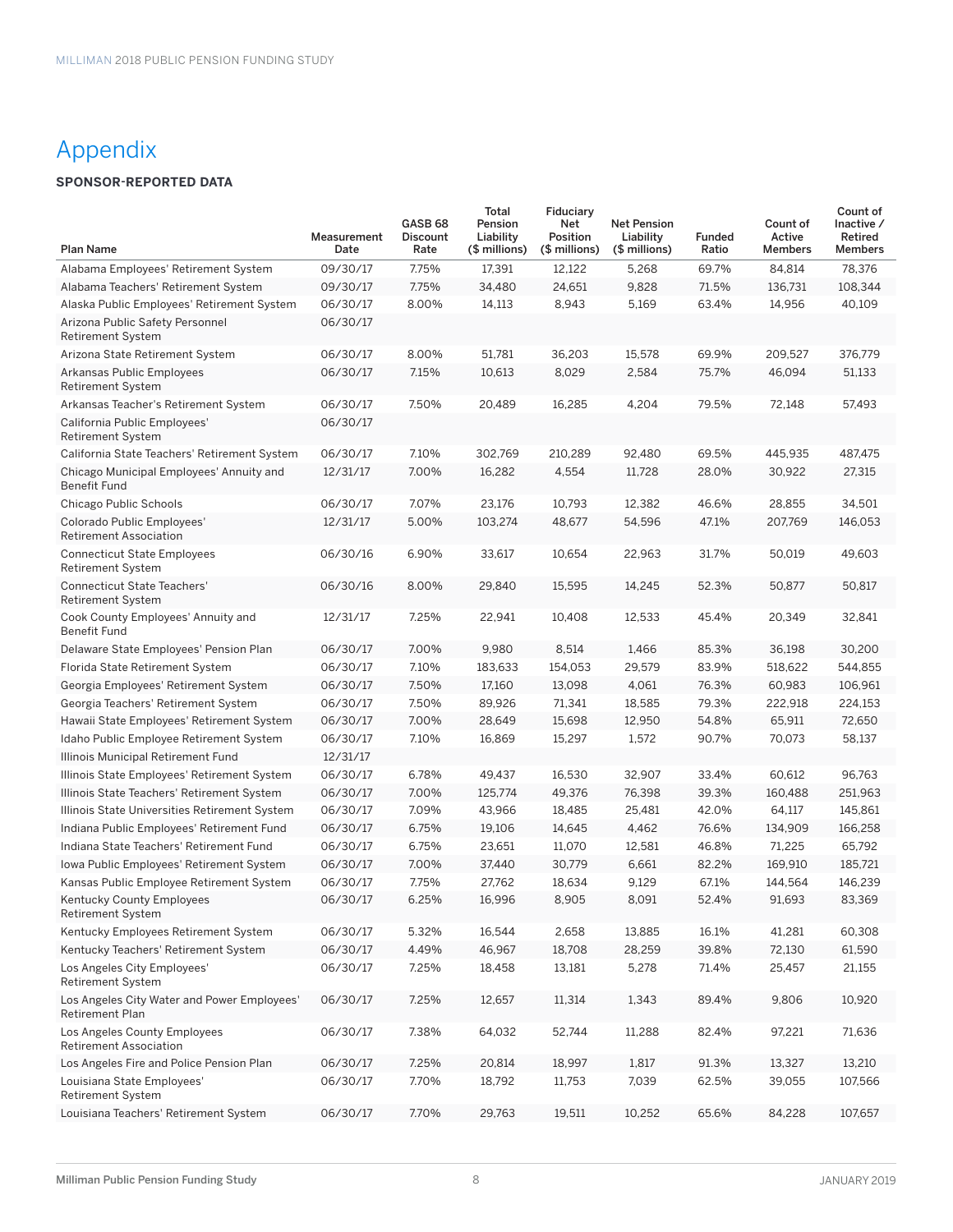### Appendix

### **SPONSOR-REPORTED DATA (CONTINUED)**

| <b>Plan Name</b>                                                         | Measurement<br>Date | GASB <sub>68</sub><br><b>Discount</b><br>Rate | Total<br>Pension<br>Liability<br>(\$ millions) | Fiduciary<br>Net<br>Position<br>(\$ millions) | <b>Net Pension</b><br>Liability<br>(\$ millions) | <b>Funded</b><br>Ratio | Count of<br>Active<br><b>Members</b> | Count of<br>Inactive /<br>Retired<br><b>Members</b> |
|--------------------------------------------------------------------------|---------------------|-----------------------------------------------|------------------------------------------------|-----------------------------------------------|--------------------------------------------------|------------------------|--------------------------------------|-----------------------------------------------------|
| Maine Public Employees Retirement System                                 | 06/30/17            | 6.88%                                         | 16,613                                         | 13,615                                        | 2,998                                            | 82.0%                  | 51,298                               | 54,689                                              |
| Maryland State Employees'<br><b>Combined System</b>                      | 06/30/17            | 7.50%                                         | 24,794                                         | 16,541                                        | 8,254                                            | 66.7%                  | 82,087                               | 103,681                                             |
| <b>Maryland Teachers</b>                                                 | 06/30/17            | 7.50%                                         | 41,633                                         | 29,731                                        | 11,902                                           | 71.4%                  | 106,302                              | 101,002                                             |
| Massachusetts State Board of<br><b>Retirement System</b>                 | 06/30/17            |                                               |                                                |                                               |                                                  |                        |                                      |                                                     |
| Massachusetts Teachers' Retirement System                                | 06/30/17            | 7.50%                                         | 50,024                                         | 27,139                                        | 22,885                                           | 54.3%                  | 92,128                               | 65,036                                              |
| Michigan Municipal Employees'<br><b>Retirement System</b>                | 12/31/17            |                                               |                                                |                                               |                                                  |                        |                                      |                                                     |
| Michigan Public School Employee's<br><b>Retirement System</b>            | 09/30/17            | 7.50%                                         | 73,501                                         | 47,012                                        | 26,490                                           | 64.0%                  | 203,981                              | 231,993                                             |
| Michigan State Employees<br><b>Retirement System</b>                     | 09/30/17            | 7.50%                                         | 17,000                                         | 11,807                                        | 5,193                                            | 69.5%                  | 10,850                               | 63,279                                              |
| Minnesota Public Employees<br>Retirement Association                     | 06/30/17            | 7.50%                                         | 26,485                                         | 20,101                                        | 6,384                                            | 75.9%                  | 152,867                              | 150,475                                             |
| Minnesota State Retirement System                                        | 06/30/17            | 5.42%                                         | 19,904                                         | 12,486                                        | 7,418                                            | 62.7%                  | 50,578                               | 56,339                                              |
| Minnesota Teachers Retirement Association                                | 06/30/17            | 5.12%                                         | 41,220                                         | 21,258                                        | 19,962                                           | 51.6%                  | 81,811                               | 112.148                                             |
| Mississippi Public Employees'<br><b>Retirement System</b>                | 06/30/17            | 7.75%                                         | 43,166                                         | 26,543                                        | 16,623                                           | 61.5%                  | 152,382                              | 168,842                                             |
| Missouri Public School Retirement System                                 | 06/30/17            | 7.60%                                         | 44,502                                         | 37,280                                        | 7,222                                            | 83.8%                  | 78,274                               | 68,272                                              |
| Missouri State Employees' Plan                                           | 06/30/17            | 7.50%                                         | 13,152                                         | 7,945                                         | 5,207                                            | 60.4%                  | 48,910                               | 66,138                                              |
| Nebraska Public Employees Retirement<br>Systems School Retirement System | 06/30/17            |                                               |                                                |                                               |                                                  |                        |                                      |                                                     |
| Nevada State Public Employees'<br><b>Retirement System</b>               | 06/30/17            | 7.50%                                         | 51,986                                         | 38,686                                        | 13,300                                           | 74.4%                  | 105,801                              | 80,798                                              |
| New Hampshire Retirement System                                          | 06/30/17            | 7.25%                                         | 13,172                                         | 8,254                                         | 4,918                                            | 62.7%                  | 47,886                               | 37,975                                              |
| New Jersey Police and Firemen's<br><b>Retirement System</b>              | 06/30/17            | 6.14%                                         | 47,411                                         | 25,848                                        | 21,563                                           | 54.5%                  | 40,789                               | 43,058                                              |
| New Jersey Public Employees'<br><b>Retirement System</b>                 | 06/30/17            | 5.00%                                         | 77,388                                         | 28,464                                        | 48,924                                           | 36.8%                  | 254,685                              | 170,774                                             |
| New Jersey Teachers' Pension and<br>Annuity Fund                         | 06/30/17            | 4.25%                                         | 90,726                                         | 23,056                                        | 67,670                                           | 25.4%                  | 154,858                              | 103,554                                             |
| New Mexico Educational Retirement Board                                  | 06/30/17            | 5.90%                                         | 23,623                                         | 12,509                                        | 11,113                                           | 53.0%                  | 59,495                               | 94,019                                              |
| New Mexico Public Employees<br><b>Retirement Association</b>             | 06/30/17            | 7.51%                                         | 20,068                                         | 14,799                                        | 5,269                                            | 73.7%                  | 48,815                               | 52,479                                              |
| New York City Employees' Retirement System                               | 06/30/17            | 7.00%                                         | 82,421                                         | 61,655                                        | 20,766                                           | 74.8%                  | 185,758                              | 170,835                                             |
| New York City Police Pension Fund                                        | 06/30/17            | 7.00%                                         | 52,353                                         | 39,364                                        | 12,989                                           | 75.2%                  | 34,325                               | 50,733                                              |
| New York City Teachers' Retirement System                                | 06/30/17            | 7.00%                                         | 73,323                                         | 50,096                                        | 23,228                                           | 68.3%                  | 114,652                              | 96,259                                              |
| New York State and Local Employees<br><b>Retirement System</b>           | 03/31/17            | 7.00%                                         | 177,401                                        | 168,004                                       | 9,396                                            | 94.7%                  | 496,441                              | 538.201                                             |
| New York State and Local Police & Fire                                   | 03/31/17            | 7.00%                                         | 31,670                                         | 29,598                                        | 2,073                                            | 93.5%                  | 32,332                               | 37,805                                              |
| New York State Teachers' Retirement System                               | 06/30/17            | 7.25%                                         | 114,708                                        | 115,468                                       | (760)                                            | 100.7%                 | 256,171                              | 172,408                                             |
| North Carolina Local Governmental<br><b>Employees' Retirement System</b> | 06/30/17            | 7.20%                                         | 26,231                                         | 24,703                                        | 1,528                                            | 94.2%                  | 126,647                              | 129,612                                             |
| North Carolina Teachers and State Employees<br>Retirement System         | 06/30/17            | 7.20%                                         | 75,640                                         | 67,705                                        | 7,934                                            | 89.5%                  | 305,013                              | 360,014                                             |
| Ohio Police and Fire Pension Fund                                        | 12/31/17            | 8.00%                                         | 21,101                                         | 14,964                                        | 6,137                                            | 70.9%                  | 28,175                               | 29,113                                              |
| Ohio Public Employees Retirement System                                  | 12/31/16            | 7.50%                                         | 100,154                                        | 77,502                                        | 22,653                                           | 77.4%                  | 335,482                              | 748,623                                             |
| Ohio Schools Employees' Retirement System                                | 06/30/17            | 7.50%                                         | 19,588                                         | 13,614                                        | 5,975                                            | 69.5%                  | 157,981                              | 83,892                                              |
| Ohio State Teachers Retirement System                                    | 06/30/17            | 7.45%                                         | 96,126                                         | 72,371                                        | 23,755                                           | 75.3%                  | 168,132                              | 176,442                                             |
| Oklahoma Public Employees<br>Retirement System                           | 06/30/17            | 7.00%                                         | 9,455                                          | 8,914                                         | 541                                              | 94.3%                  | 38,873                               | 40,530                                              |
| Oklahoma Teachers' Retirement System                                     | 06/30/17            | 7.50%                                         | 21,625                                         | 14,990                                        | 6,635                                            | 69.3%                  | 87,795                               | 74,187                                              |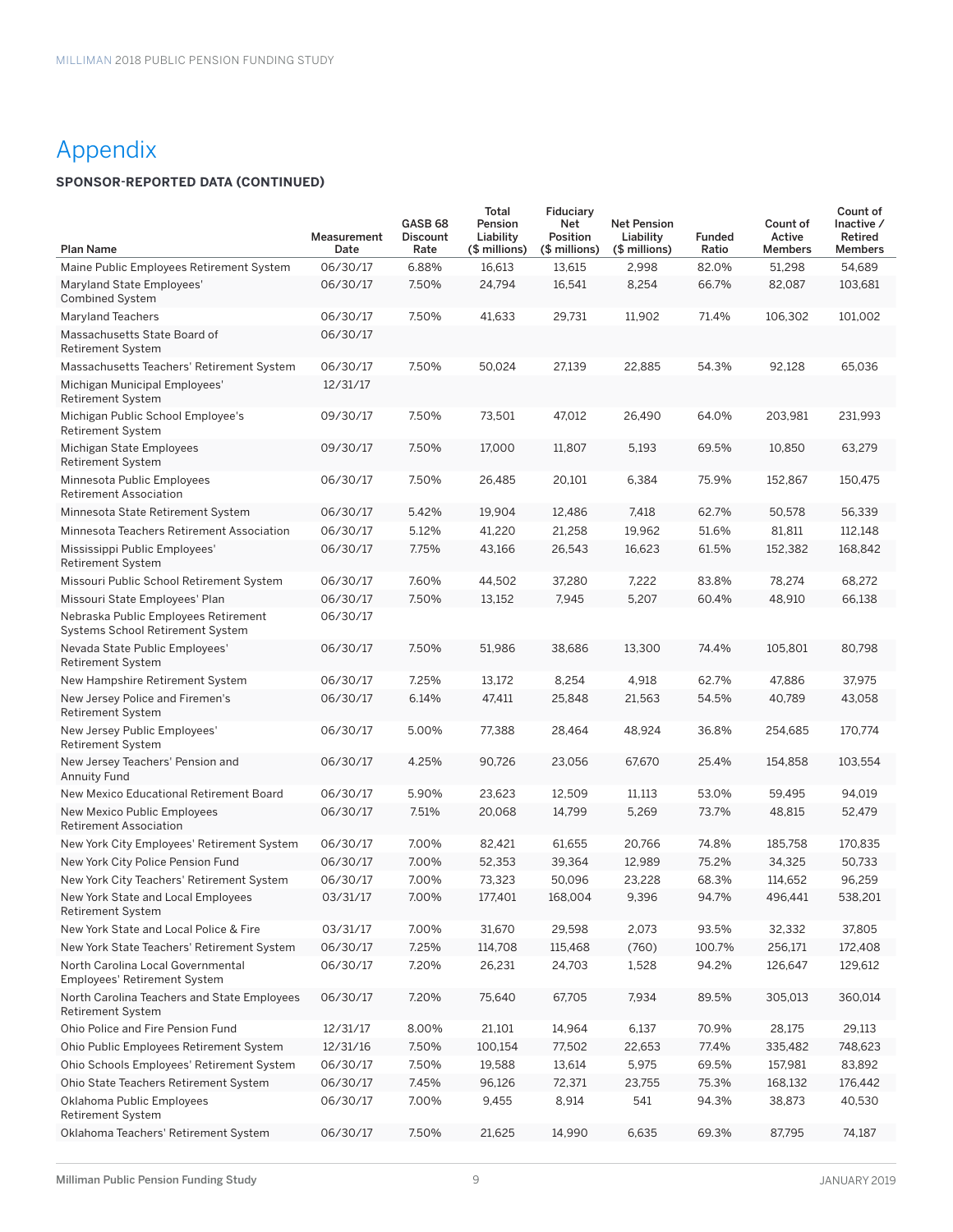## Appendix

### **SPONSOR-REPORTED DATA (CONTINUED)**

| <b>Plan Name</b>                                                              | Measurement<br>Date | GASB <sub>68</sub><br><b>Discount</b><br>Rate | Total<br>Pension<br>Liability<br>(\$ millions) | Fiduciary<br>Net<br>Position<br>(\$ millions) | <b>Net Pension</b><br>Liability<br>(\$ millions) | <b>Funded</b><br>Ratio | Count of<br>Active<br><b>Members</b> | Count of<br>Inactive /<br>Retired<br><b>Members</b> |
|-------------------------------------------------------------------------------|---------------------|-----------------------------------------------|------------------------------------------------|-----------------------------------------------|--------------------------------------------------|------------------------|--------------------------------------|-----------------------------------------------------|
| <b>Orange County Employees</b><br><b>Retirement System</b>                    | 12/31/17            | 7.00%                                         | 19.754                                         | 14.802                                        | 4,952                                            | 74.9%                  | 21.721                               | 22.750                                              |
| Oregon Public Employees Retirement System                                     | 06/30/17            | 7.50%                                         | 79,852                                         | 66,372                                        | 13,480                                           | 83.1%                  | 172,483                              | 184,104                                             |
| Pennsylvania Public School Employees'<br><b>Retirement System</b>             | 06/30/17            | 7.25%                                         | 102,544                                        | 53,155                                        | 49,388                                           | 51.8%                  | 255,945                              | 254,529                                             |
| Pennsylvania State Employees'<br><b>Retirement System</b>                     | 12/31/16            | 7.25%                                         | 45,648                                         | 26,388                                        | 19,260                                           | 57.8%                  | 104,632                              | 134,472                                             |
| <b>Puerto Rico Government Employees</b><br><b>Retirement System</b>           | 06/30/15            | 3.80%                                         | 32,669                                         | (579)                                         | 33,248                                           | $-1.8%$                | 119,790                              | 126,742                                             |
| Puerto Rico Teachers Retirement System                                        | 06/30/15            | 3.82%                                         | 16,308                                         | 1,313                                         | 14,995                                           | 8.1%                   | 37,700                               | 42,188                                              |
| Rhode Island Employees Retirement System                                      | 06/30/17            | 7.00%                                         | 11,525                                         | 6,122                                         | 5,402                                            | 53.1%                  | 24,289                               | 28,529                                              |
| Sacramento County Employees'<br><b>Retirement System</b>                      | 06/30/17            | 7.00%                                         | 10,681                                         | 8,584                                         | 2,097                                            | 80.4%                  | 12,587                               | 14,821                                              |
| San Bernardino County Employees'<br><b>Retirement Association</b>             | 06/30/17            | 7.25%                                         | 11,924                                         | 9,288                                         | 2,636                                            | 77.9%                  | 21,110                               | 18,266                                              |
| San Diego County Employees<br><b>Retirement Association</b>                   | 06/30/17            | 7.25%                                         | 15,084                                         | 11,397                                        | 3,687                                            | 75.6%                  | 17,994                               | 23,906                                              |
| San Francisco City and County Employees'<br><b>Retirement System</b>          | 06/30/17            | 7.50%                                         | 27,404                                         | 22,410                                        | 4,993                                            | 81.8%                  | 33,447                               | 37,541                                              |
| South Carolina Retirement System                                              | 06/30/17            | 7.25%                                         | 48,244                                         | 25,733                                        | 22,512                                           | 53.3%                  | 190,923                              | 307,661                                             |
| South Dakota Retirement System                                                | 06/30/17            | 6.50%                                         | 11,635                                         | 11,644                                        | (9)                                              | 100.1%                 | 40,452                               | 45,799                                              |
| <b>Tennessee Consolidated Retirement System</b>                               | 06/30/17            | 7.50%                                         | 22,614                                         | 22,895                                        | (281)                                            | 101.2%                 | 62,320                               | 80,992                                              |
| Texas County & District Retirement System                                     | 12/31/17            |                                               |                                                |                                               |                                                  |                        |                                      |                                                     |
| Texas Employees' Retirement System                                            | 08/31/17            | 5.36%                                         | 48,236                                         | 26,372                                        | 21,865                                           | 54.7%                  | 141,629                              | 123,640                                             |
| Texas Municipal Retirement System                                             | 12/31/17            |                                               |                                                |                                               |                                                  |                        |                                      |                                                     |
| Texas Teacher Retirement System                                               | 08/31/17            | 8.00%                                         | 179,337                                        | 147,362                                       | 31,975                                           | 82.2%                  | 864,233                              | 505,878                                             |
| University of California Retirement Plan                                      | 06/30/17            | 7.25%                                         | 72,827                                         | 62,114                                        | 10,713                                           | 85.3%                  | 129,382                              | 160,047                                             |
| Utah Retirement Systems                                                       | 12/31/17            | 6.95%                                         | 35,299                                         | 31,879                                        | 3,420                                            | 90.3%                  | 97,522                               | 120,629                                             |
| Virginia Employees Retirement System                                          | 06/30/17            | 7.00%                                         | 90,599                                         | 70,160                                        | 20,439                                           | 77.4%                  | 330,231                              | 242,328                                             |
| Washington Public Employees'<br><b>Retirement System</b>                      | 06/30/17            | 7.50%                                         | 50,717                                         | 42,498                                        | 8,220                                            | 83.8%                  | 159,441                              | 133,318                                             |
| Washington State Law Enforcement Officer's<br>and Fire Fighters' Plan 1 and 2 | 06/30/17            | 7.50%                                         | 14,608                                         | 17,513                                        | (2,905)                                          | 119.9%                 | 17,739                               | 13,287                                              |
| Washington State Teachers'<br><b>Retirement System</b>                        | 06/30/17            | 7.50%                                         | 22,229                                         | 18,283                                        | 3,946                                            | 82.2%                  | 74,317                               | 60,878                                              |
| West Virginia Teachers' Retirement System                                     | 06/30/17            | 7.50%                                         | 10,745                                         | 7,290                                         | 3,455                                            | 67.8%                  | 34,459                               | 37,180                                              |
| Wisconsin Retirement System                                                   | 12/31/16            | 7.20%                                         | 93,404                                         | 92,580                                        | 824                                              | 99.1%                  | 257,285                              | 364,838                                             |